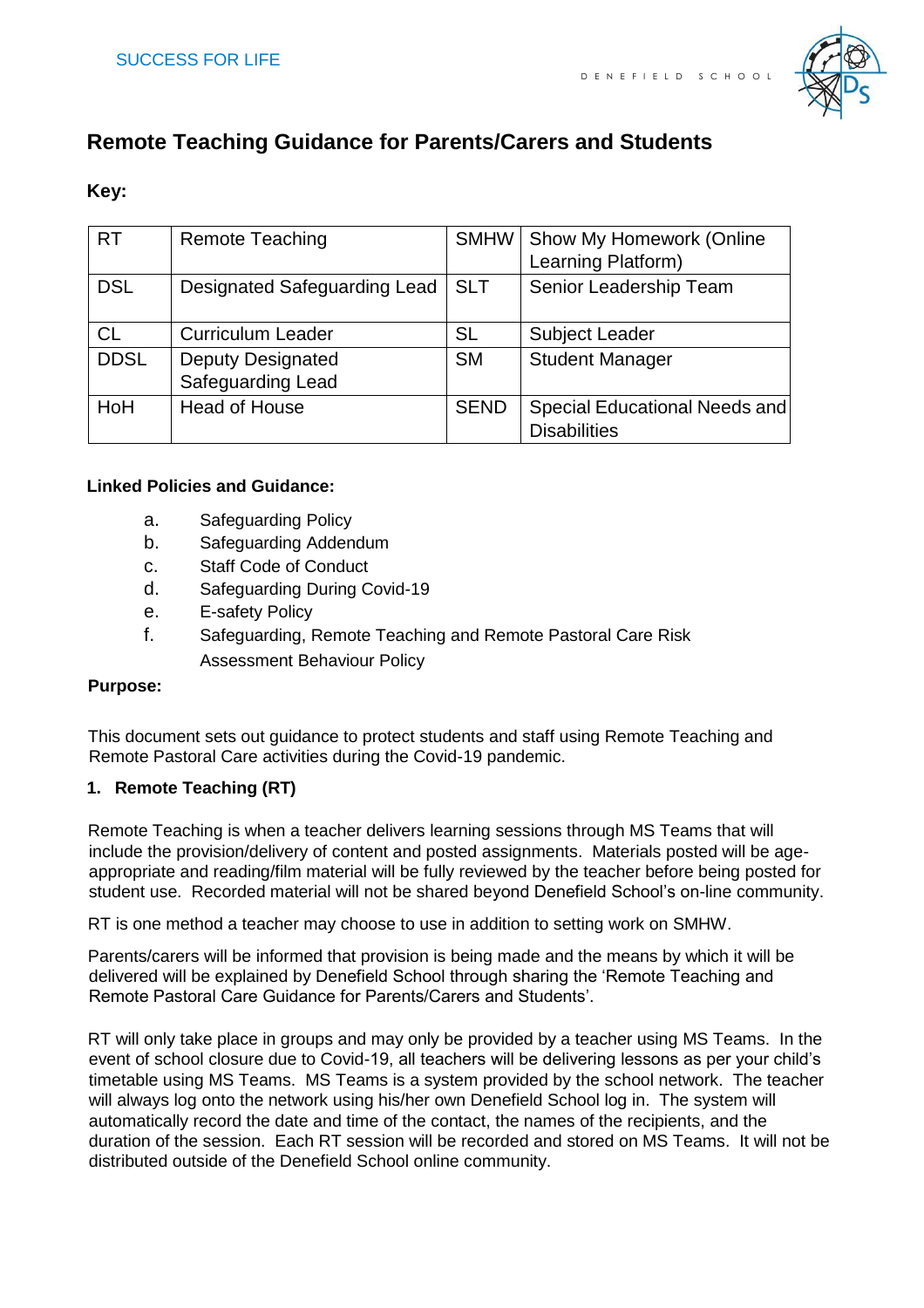

- a. The teacher will:
	- i. Only use MS Teams for RT
	- ii. Record each RT session on MS Teams
	- iii. Deliver lessons on MS Teams as per their normal teaching timetable
	- iv. Take a register at the start of each session and submit to the Attendance Officer who will follow up any absences in liaison with the Guidance Team
	- v. Sit against a neutral background
	- vi. Avoid recording in their bedroom if they can (if that's not possible, use a neutral background)
	- vii. Film from the shoulders upwards
	- viii. Dress like they would for school business dress
	- ix. Double check that any other tabs they have open in their browser would be appropriate for a child to see, if they are sharing their screen
	- x. Use professional language and adhere to the staff code of conduct
	- xi. Invite their CL/SL/SLT link to all sessions so they are able to drop in
	- xii. Report any behaviour or safeguarding concerns
	- xiii. Terminate any RT session if there are less than two students present
	- xiv. Ensure all student cameras are switched off
	- xv. Terminate the session if a student does not adhere to the school Behaviour Policy or breaks the two golden rule: 1. Follow all staff instructions, 2. Do not interrupt learning
- b. The parent/carer will:
	- i. Ensure that their child only participates in on-line face-to-face sessions on MS Teams with their camera switched off
	- ii. Ensure their child follows the school Behaviour Policy, and follows the two golden rules: 1. Follow all staff instructions, 2. Do not interrupt learning
	- iii. Ensure that their child engages on-line with the teacher from one of the shared living areas at home (kitchen, sitting room etc.)
	- iv. Ensure that the door to where the student is working is held fully open throughout the full duration of the session
	- v. Occasionally look into the room during each session, to ensure that the on-line work is proceeding in an appropriate manner. If these supervision arrangements are evidently not fulfilled by the parents/carers, the session will be terminated immediately by the teacher.
	- vi. Alert the school if they have any concerns regarding the content of the session or the conduct of the member of staff during the RT session. This should be done by emailing office@denefield.org.uk
- c. The student will:
	- i. Ensure that they only participate in on-line face-to-face sessions on MS Teams with their camera switched off (the teacher will terminate the session immediately if this condition is breached in any way by the student)
	- ii. Ensure they follow the school Behaviour Policy, and follow the two golden rules: 1. Follow all staff instructions, 2. Do not interrupt learning
	- iii. Ensure they engage on-line with the teacher from one of the shared living areas at home (kitchen, sitting room etc.)
	- iv. Ensure that the door to where they are working is held fully open throughout the full duration of the session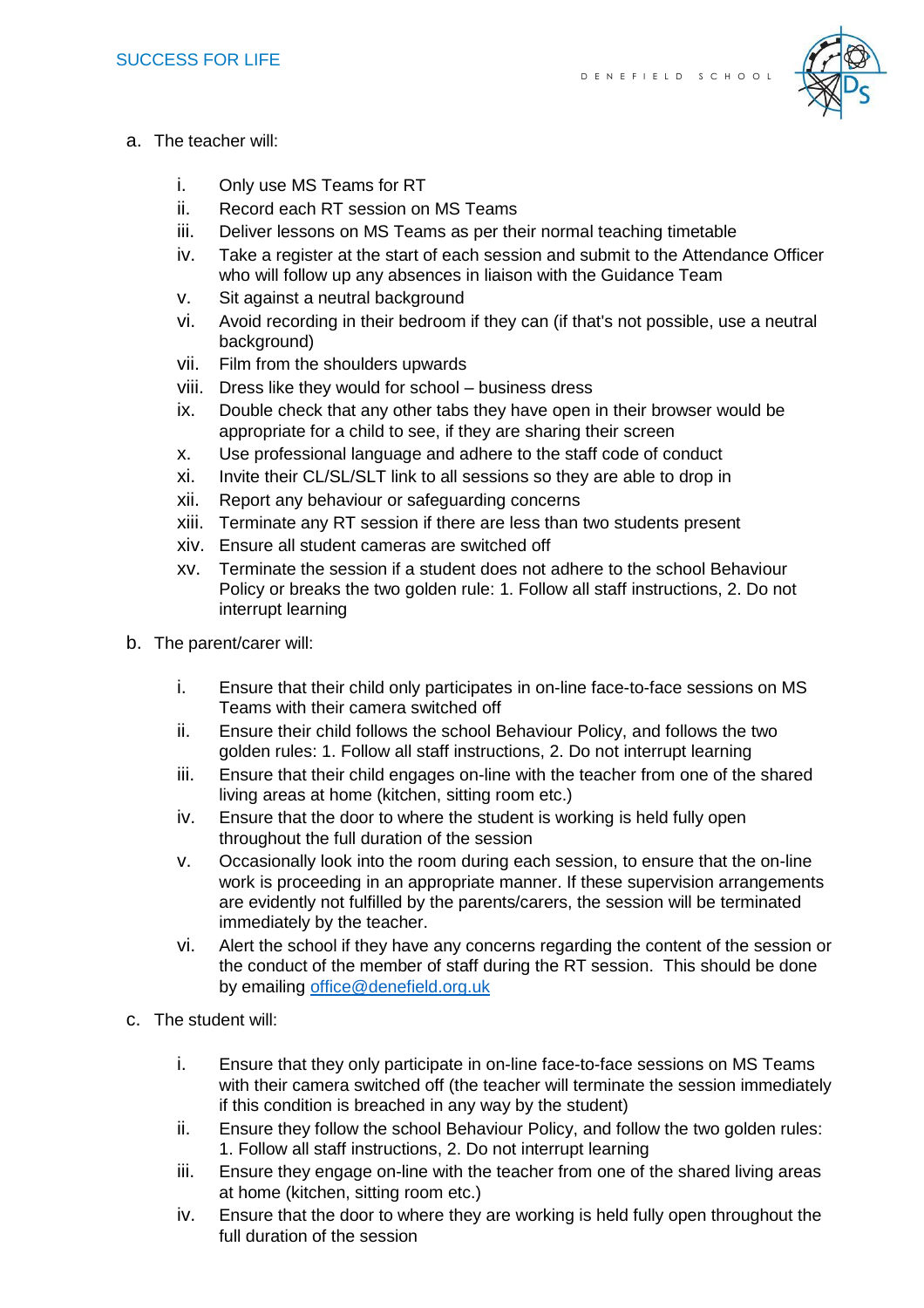

- v. Support their parents/carers to occasionally look into the room during each session, to ensure that the on-line work is proceeding in an appropriate manner.
- vi. Alert the school if they have any concerns regarding the content of the session or the conduct of the member of staff during the RT session. This should be done by emailing listening@denefield.org.uk

## **2. Appendices**

#### **Appendix A- How students can access MS Teams**

Accessing Microsoft tools such as Teams and OneDrive

#### To access all the programmes, you need type this address in the browser



Now put in your school credentials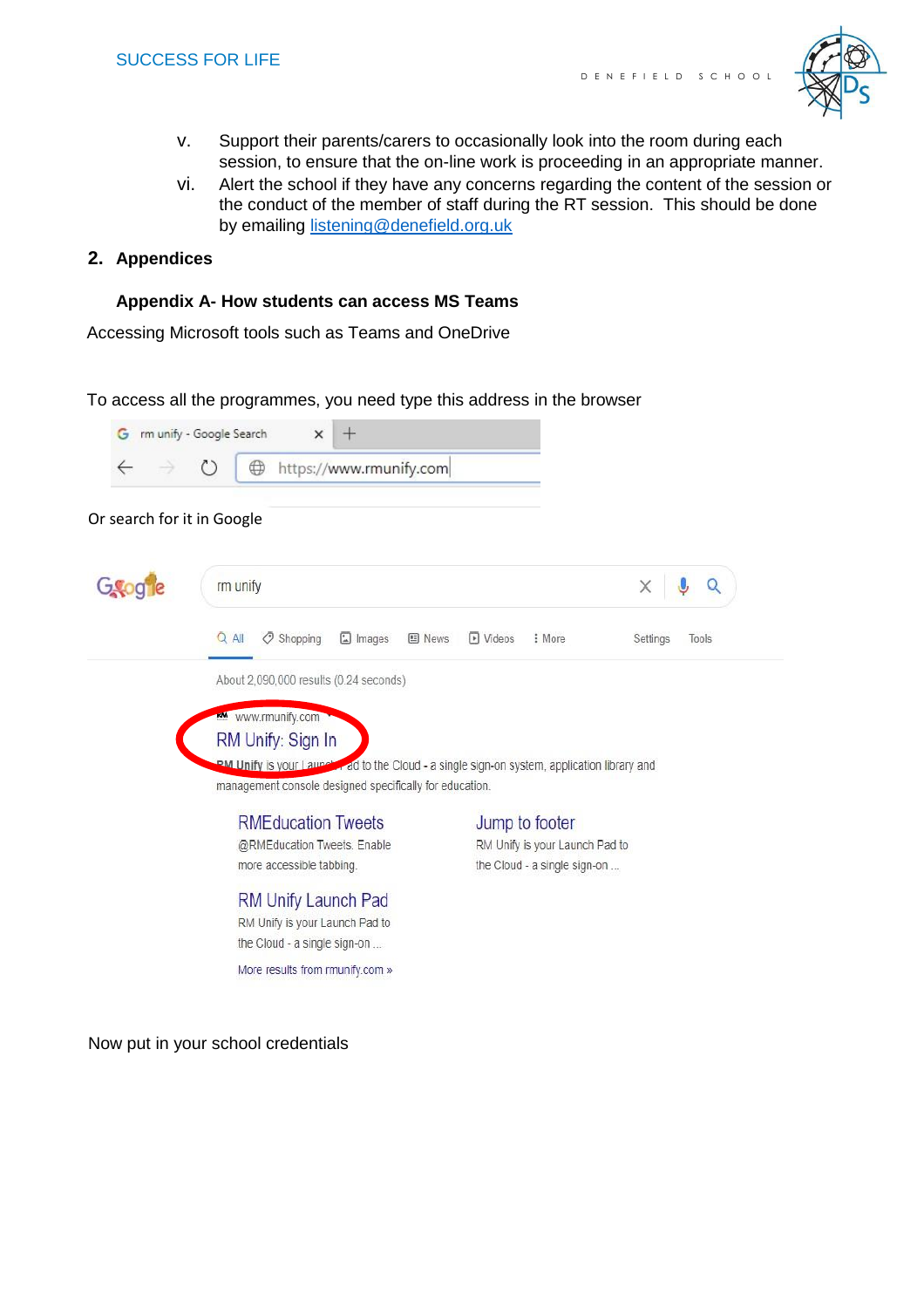



If it recognises you and you remember your school login details (and you've never logged into Unify before) you will be asked to agree the terms and conditions. If you are having problems logging in, please ask your parent to email your tutor - who will get some assistance for you.

|                                                                                                                                           | Before you get started                                                      |  |  |  |  |  |
|-------------------------------------------------------------------------------------------------------------------------------------------|-----------------------------------------------------------------------------|--|--|--|--|--|
| Cookies<br>I accept the cookie policy.                                                                                                    | Please review and accept our <b>cookie policy</b> in order to use RM Unify. |  |  |  |  |  |
| Terms and conditions<br>Please review and accept our terms and conditions in order to use RM Unify.<br>I accept the terms and conditions. |                                                                             |  |  |  |  |  |
| Decline and Sign Out<br>Launch RM Unify                                                                                                   |                                                                             |  |  |  |  |  |
|                                                                                                                                           |                                                                             |  |  |  |  |  |

You should now see all the school applications available to you at home